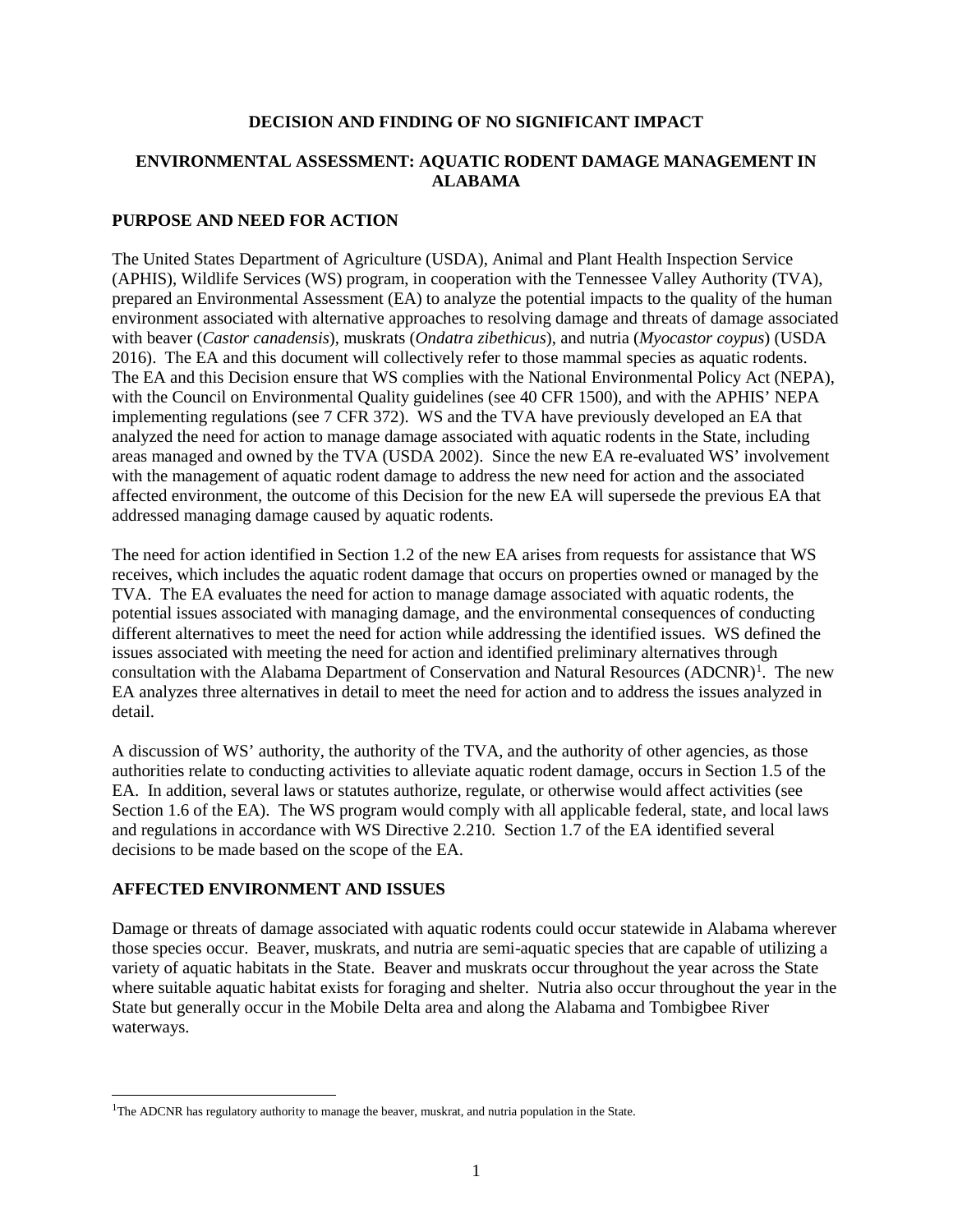Issues are concerns regarding potential effects that might occur from a proposed activity. Federal agencies must consider such issues during the NEPA decision-making process. WS and the TVA identified several issues during the development of the EA. Section 2.2 of the EA describes the issues considered and evaluated in detail by WS and the TVA as part of the decision-making process. Section 2.3 of the EA describes additional issues that WS and the TVA identified during the development of the EA but WS and the TVA did not consider those issues in detail within the EA. The rationale for the decision not to analyze those issues in detail occurs in Section 2.3 of the EA.

To identify additional issues and alternatives, WS made the EA available to the public for review and comment through notices published in local media and through direct notification of interested parties. WS made the EA available to the public for review and comment by a legal notice published in *Montgomery Advertiser* newspaper from August 19, 2016 through August 21, 2016. WS also made the EA available to the public for review and comment on the APHIS website beginning on August 17, 2016 and on the regulations.gov website beginning on August 16, 2016. WS also sent a notice of availability directly to agencies, organizations, and individuals with probable interest in managing aquatic rodents in the State. The public involvement process ended on October 7, 2016. During the public comment period, WS received two comments on the draft EA. Appendix A of this decision summarizes the comments received and provides response to the comments. Based on further review of the draft EA, WS incorporated minor editorial changes into the final EA. Those minor changes enhanced the understanding of the EA, but did not change the analysis provided in the EA.

In addition, WS updated the final EA to reflect recent changes to the hunting and trapping seasons for nutria and other furbearing species in the State (ADCNR 2016). Under current hunting and trapping regulations, the ADCNR allows people to harvest nutria throughout the year with no closed season and no limit on the number that people can harvest. During the development of the EA, people could only use trapping methods to harvest nutria during an annual trapping season; however, under current regulations, people can lethally remove nutria using trapping methods throughout the year.

# **ALTERNATIVES**

The EA evaluated three alternatives in detail to respond to the need for action discussed in Chapter 1 and the issues identified in Chapter 2 of the EA. Section 3.1 of the EA provides a description of the alternatives evaluated in detail. Alternative 1 would continue the current implementation of an adaptive methods approach utilizing non-lethal and lethal techniques, when requested, as deemed appropriate using the WS Decision Model, to reduce damage and threats caused by aquatic rodents in Alabama. Alternative 2 would limit WS' involvement to providing recommendations on methods that people could use to manage damage without any direct involvement by WS. Under Alternative 3, the WS program in Alabama would not provide any assistance with managing damage associated with aquatic rodents in the State. A detailed discussion of the effects of those alternatives on the issues occurs in Chapter 4 of the EA. WS and the TVA also considered additional alternatives; however, WS and the TVA did not consider those alternatives in detail for the reasons provided in Section 3.2 of the EA.

WS would incorporate those standard operating procedures discussed in Section 3.3 and Section 3.4 of the EA into activities if the decision-maker selected the proposed action/no action alternative (Alternative 1) and when applicable, WS would incorporate those standard operating procedures under the technical assistance alternative (Alternative 2), if selected. If the decision-maker selected the no involvement by WS alternative (Alternative 3), the lack of assistance by WS would preclude the employment or recommendation of those standard operating procedures addressed in the EA.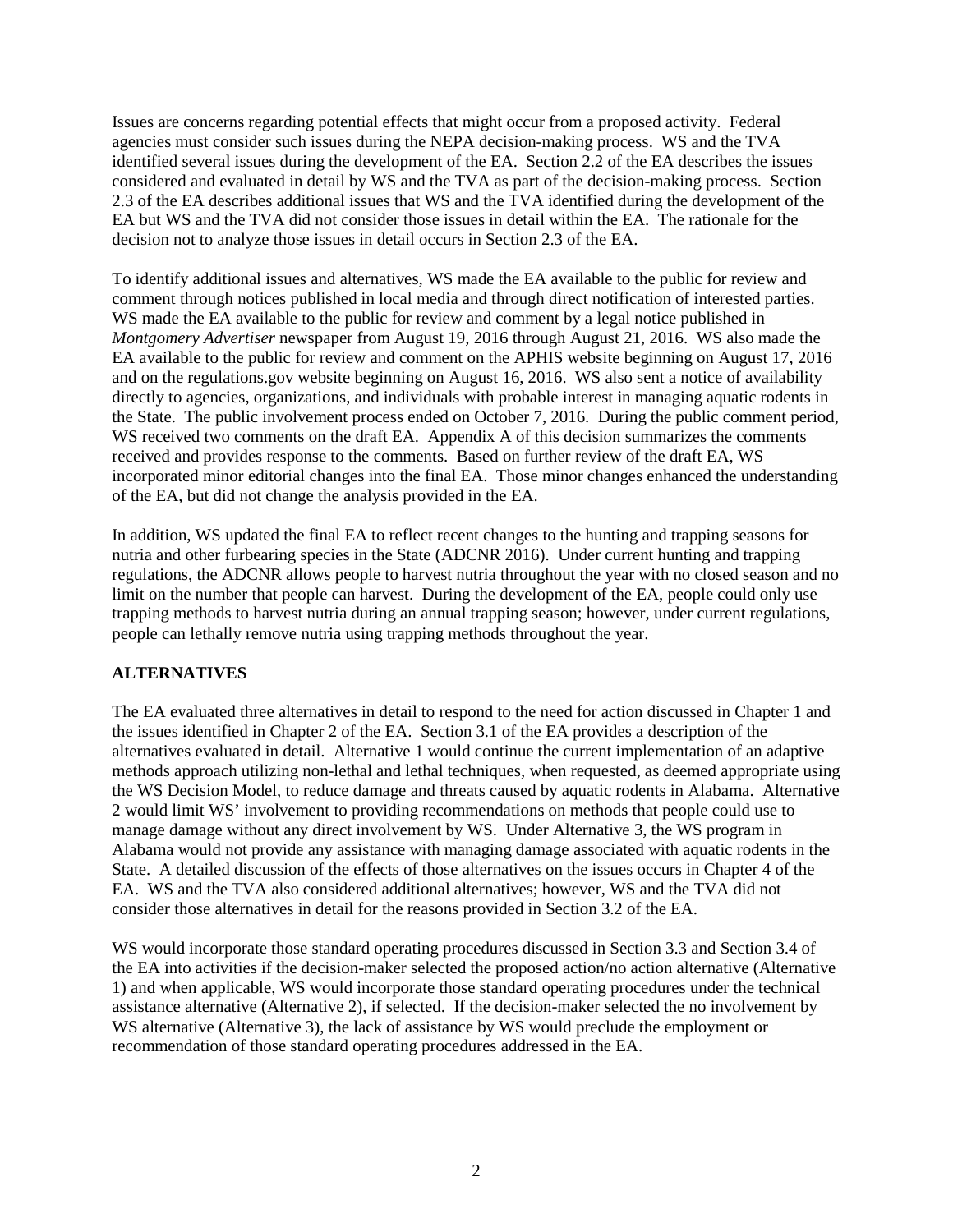# **ENVIRONMENTAL CONSEQUENCES**

Section 4.1 of the EA analyzes each alternative as those alternatives relate to the issues by analyzing the environmental consequences of each alternative in comparison to determine the extent of actual or potential impacts on the issues. Section 4.1 of the EA provides information needed to make informed decisions when selecting the appropriate alternative to address the need for action. Alternative 1 served as the baseline for the analysis and the comparison of expected impacts among the alternatives.

The following resource values in Alabama are not expected to be significantly impacted by any of the alternatives analyzed in the EA: soils, geology, minerals, water quality/quantity, flood plains, wetlands, critical habitats (areas designated for threatened or endangered species), visual resources, air quality, prime and unique farmlands, aquatic resources, timber, and range. The activities proposed in the alternatives would have a negligible effect on atmospheric conditions including the global climate. Meaningful direct or indirect emissions of greenhouse gases would not occur because of any of the alternatives. Those alternatives would meet the requirements of applicable laws, regulations, and Executive Orders, including the Clean Air Act and Executive Order 13514. The discussion below provides a summary of the environmental consequences of the three alternatives for each of the issues analyzed in detail.

# **Issue 1 - Effects of Damage Management Activities on Target Aquatic Rodent Populations**

Under Alternative 1, WS would incorporate non-lethal and lethal methods described in Appendix B of the EA into an integrated methods approach in which WS' personnel could employ all or a combination of methods to resolve a request for assistance. Non-lethal methods can capture, disperse, exclude, or otherwise make an area unattractive to aquatic rodents that are causing damage, which could potentially reduce the presence of those animals at the site and potentially the immediate area around the site. Nonlethal methods generally have minimal impacts on overall populations of wildlife since those species are unharmed.

A common issue is whether damage management actions would adversely affect the populations of target wildlife species when WS' employees employ lethal methods. Lethal methods can remove specific aquatic rodents that personnel of WS have identified as causing damage or posing a threat to human safety. The number of individual animals removed from a population by WS using lethal methods would be dependent on the number of requests for assistance received, the number of aquatic rodents involved with the associated damage or threat, the efficacy of methods employed, and the number of individual animals the ADCNR authorizes WS to remove, when required. Based on those quantitative and qualitative parameters addressed in the EA, the anticipated number of individual animals that WS' employees could lethally remove annually to address requests for assistance under Alternative 1 would be of low magnitude when compared to the statewide population estimate for those species.

The lack of WS' direct involvement does not preclude the lethal removal of aquatic rodents by those persons experiencing damage or seeking assistance from other entities. Those people experiencing damage or threats could remove aquatic rodents themselves or seek assistance with removal from other entities under any of the alternatives when the ADCNR authorizes the removal, when authorization is required. For example, people can lethally remove beaver and nutria using legal hunting methods at any time during daylight hours (*i*.*e*., no closed season); however, shooting beaver or nutria at night requires authorization from the ADCNR. People may also remove beaver and nutria using legal trapping methods at any time (*i*.*e*., no closed season). To remove muskrats causing damage, people need authorization from the ADCNR unless trapping those animals during the established trapping season.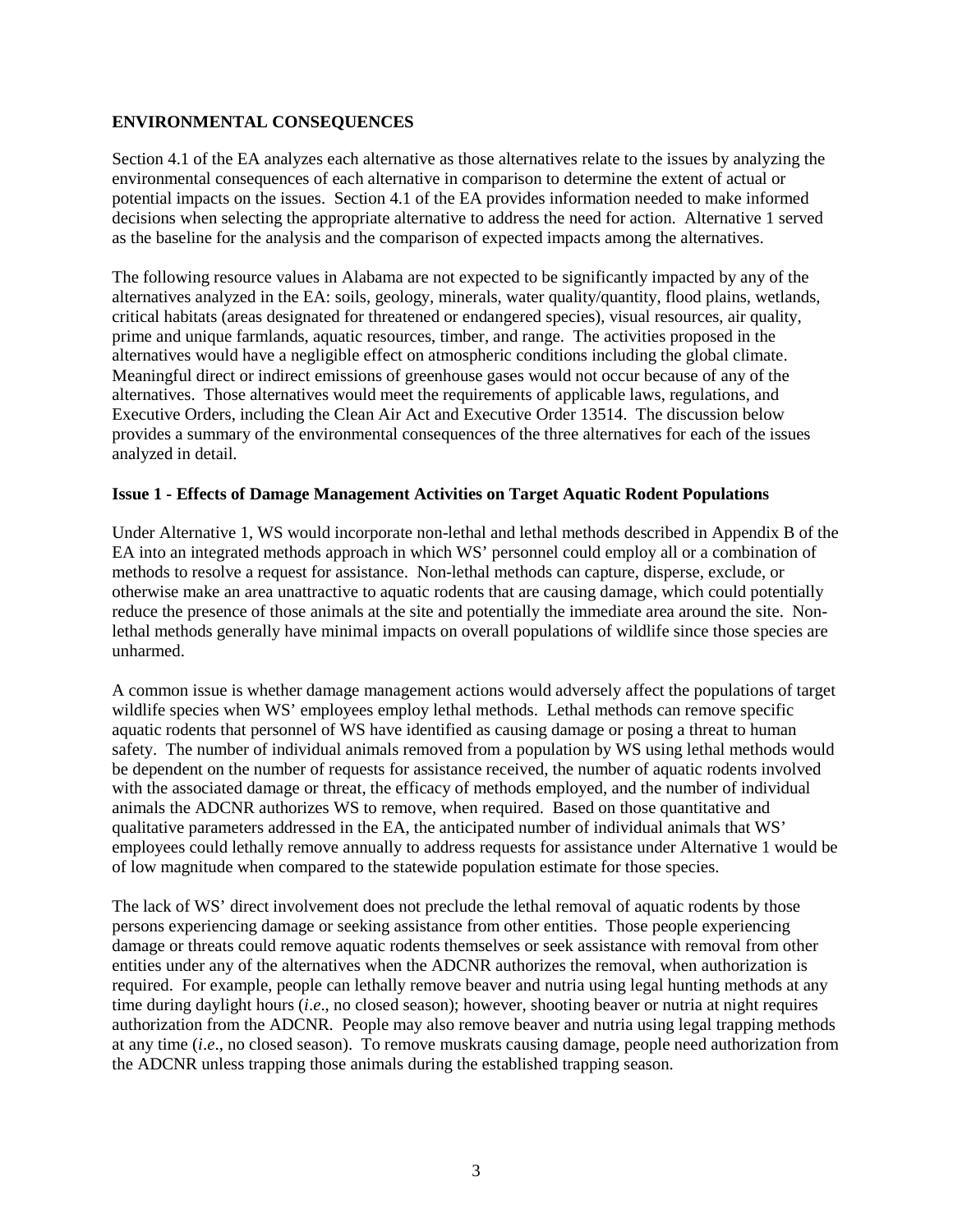Therefore, other entities could remove those aquatic rodents that WS could lethally remove annually to alleviate damage in the absence of involvement by WS. Since the lack of WS' direct involvement does not preclude the lethal removal of aquatic rodents by those persons experiencing damage or threats, WS' involvement in the lethal removal of those aquatic rodents under Alternative 1 would not be additive to the number of aquatic rodents that other entities could remove in the absence of WS' involvement. The number of aquatic rodents lethally removed annually would likely be similar across the alternatives, since the removal of aquatic rodents could occur even if WS was not directly involved with providing assistance under Alternative 2 and Alternative 3. WS does not have the authority to regulate the number of aquatic rodents lethally removed annually by other entities.

Based on the limited removal proposed by WS and the oversight by the ADCNR, WS' removal annually from the implementation of Alternative 1 would have no effect on the ability of those persons interested to harvest aquatic rodents. WS would also have no impact on the ability to harvest aquatic rodents under Alternative 2 and Alternative 3 since WS would only provide technical assistance under Alternative 2 and provide no assistance under Alternative 3. However, resource/property owners may remove aquatic rodents under Alternative 2 and Alternative 3 resulting in impacts similar to Alternative 1. The ADCNR could continue to regulate aquatic rodent populations through adjustments in allowed removal during the regulated harvest season and through permits to manage damage or threats of damage.

# **Issue 2 - Effects on Non-target Wildlife Species Populations, Including T&E Species**

WS' personnel have experience with managing animal damage and receive training in the employment of methods. Under Alternative 1 and Alternative 2, WS' employees would use the WS Decision Model to select the most appropriate methods to address damage caused by targeted aquatic rodents and to exclude non-target species. To reduce the likelihood of dispersing, capturing, or removing non-target animals, WS would employ selective methods for aquatic rodents, would employ the use of attractants that were as specific to the targeted species as possible, and determine placement of methods to avoid exposure to non-target animals. Section 3.3 and Section 3.4 in the EA discuss the standard operating procedures that WS' personnel would follow to prevent and reduce any potential adverse effects on non-target animals when conducting activities under Alternative 1. If applicable, when providing technical assistance, WS' personnel would also incorporate those standard operating procedures into recommendations provided under Alternative 2. Despite the best efforts to minimize non-target animal exposure to methods during program activities, the potential for WS' personnel to disperse, live-capture, or lethally remove non-target animals exists when applying both non-lethal and lethal methods to manage damage or reduce threats to safety.

The unintentional removal or capture of animals during damage management activities conducted under Alternative 1 would primarily be associated with the use of body-gripping traps and in some situations, with live-capture methods, such as foothold traps, cage traps, and cable devices. The non-target animals lethally removed unintentionally by WS from FY 2010 through FY 2014 are representative of non-target animals that WS' personnel could lethally remove under Alternative 1 (see Section 4.1 of the EA). WS could also lethally remove additional species of non-target animals unintentionally when conducting activities under Alternative 1.

Although WS' employees could lethally remove non-target animals, removal of individuals from any species is not likely to increase substantially. WS would continue to monitor activities, including nontarget animal removal, to ensure the annual removal of non-target animals would not result in adverse effects to a species' population. Most of the non-target animals that WS' employees lethally removed unintentionally from FY 2009 through FY 2014 are species that people can harvest during annual fishing, hunting, and/or trapping seasons. WS' limited unintentional removal of those species when compared to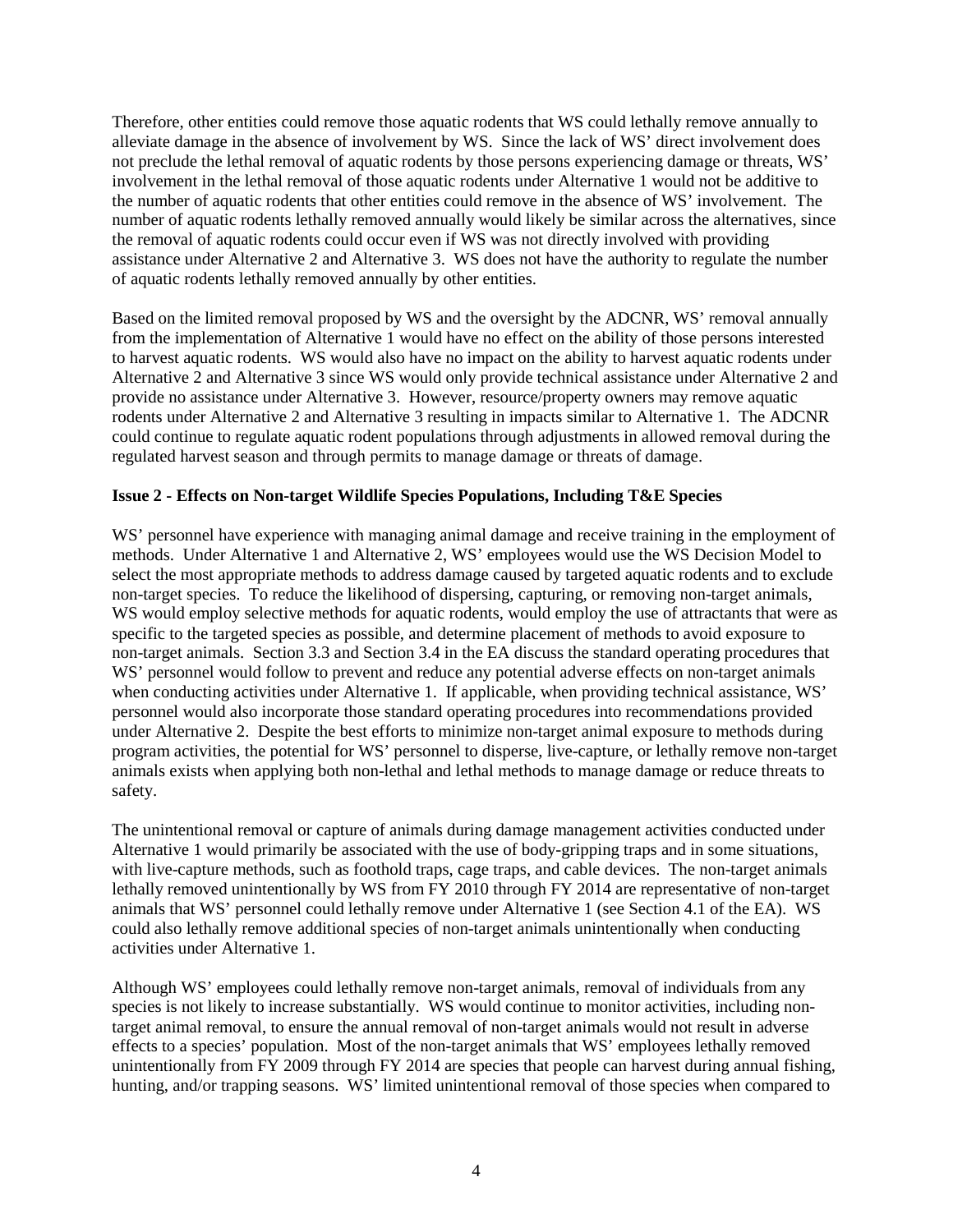the harvest level of those species would be of low magnitude. WS' personnel have not captured or adversely affected any threatened or endangered species during previous activities conducted in Alabama.

The ability of people to reduce damage and threats caused by aquatic rodents would be variable under Alternative 2 and Alternative 3, since the skills and abilities of the person implementing damage management actions or the availability of other entities capable of providing assistance could determine the level of success in resolving damage or the threat of damage. If people or other entities apply those methods available as intended, risks to non-target animals would be similar to Alternative 1. If other entities apply methods available incorrectly or apply those methods without knowledge of animal behavior, risks to non-target animals would be higher under any of the alternatives. If frustration from the lack of available assistance under Alternative 2 and Alternative 3 caused those people experiencing aquatic rodent damage to use methods that were not legally available for use, risks to non-target animals could be higher under those alternatives. People have resorted to the use of illegal methods to resolve animal damage that have resulted in the lethal removal of non-target animals.

WS has determined that the proposed activities under Alternative 1 "*may affect*" several species listed as threatened or endangered within the State by the United States Fish and Wildlife Service but those effects would be solely beneficial, insignificant, or discountable. Therefore, those effects would warrant a "*not likely to adversely affect*" determination for those species (see Appendix C in the EA). In addition, WS has made a "*no effect*" determination for several species currently listed as threatened or endangered in the State based on those methods currently available and based on current life history information for those species (see Appendix C in the EA).

Pursuant to Section 7 of the ESA, WS consulted with the United States Fish and Wildlife Service on those effects analysis and determinations. The USFWS concurred with those effects determination made by WS (W. Pearson, USFWS pers. comm. 2016). WS consulted the Comprehensive Wildlife Conservation Strategy (ADCNR 2005) and the draft wildlife action plan (ADCNR 2015) as part of this analysis and the alternatives would be consistent with both plans.

# **Issue 3 - Effects of Damage Management Methods on Human Health and Safety**

WS' employees who conduct activities to manage damage caused by aquatic rodents would be knowledgeable in the use of those methods available, the wildlife species responsible for causing damage or threats, and WS' directives. WS' personnel would incorporate that knowledge into the decisionmaking process inherent with the WS Decision Model, which employees would apply when addressing threats and damage caused by aquatic rodents. When employing methods, WS' employees would consider risks to human safety when employing those methods based on location and method.

The threats to human safety from the use of methods would be similar across the alternatives since most of the same methods would be available across the alternatives. The only methods that would have limited availability would be immobilizing drugs and euthanasia chemicals, which would generally be restricted to use by WS' personnel and appropriately licensed veterinarians or people under their supervision. However, the expertise of WS' employees in using those methods available likely would reduce threats to human safety since WS' employees would receive training and have knowledge in the use of those methods. Although risks do occur from the use of those methods, when WS' personnel use those methods in consideration of human safety, the use of those methods would not pose additional risks beyond those associated with the use of other methods.

If people used methods incorrectly or without regard for human safety, risks to human safety would increase under any of the alternatives that people employed those methods. No adverse effects to human safety occurred from WS' use of methods to alleviate aquatic rodent damage in the State from FY 2009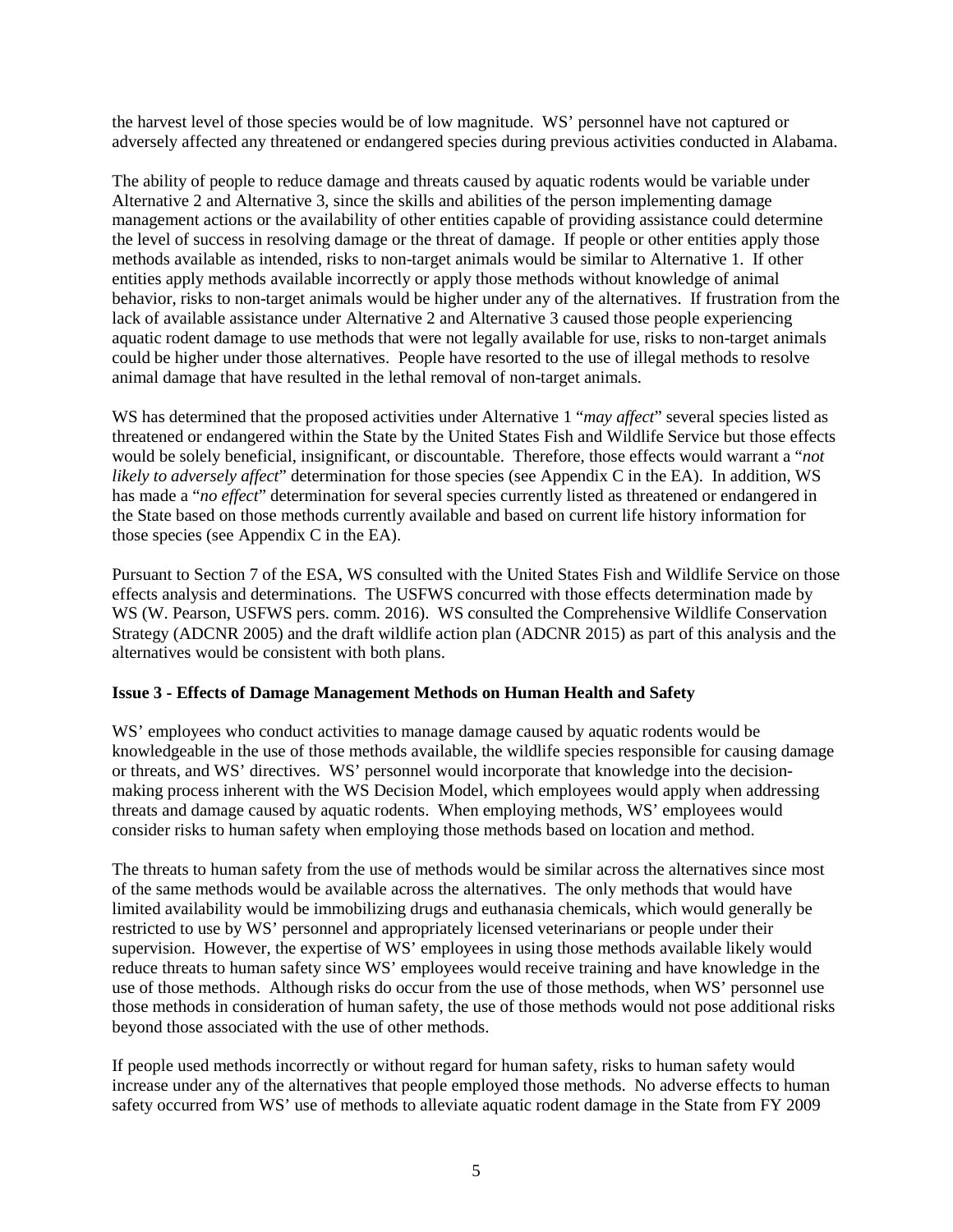through FY 2014. Based on the use patterns of methods available to address damage caused by aquatic rodents and the experience/training that WS' personnel receive, this alternative would comply with Executive Order 12898 and Executive Order 13045.

# **Issue 4 - Effects on the Aesthetic Values of Aquatic Rodents**

Aquatic rodents may provide aesthetic enjoyment to some people in the State, such as through observations, photographing, and knowing they exist as part of the natural environment. Methods available that WS or other entities could use to manage damage under each of the alternatives could result in the dispersal, exclusion, live-capture, or lethal removal of individuals or small groups of aquatic rodents to resolve damage and threats. Therefore, the use of methods often results in the removal of aquatic rodents from the area where damage was occurring or the dispersal of aquatic rodents from an area. Since methods available would be similar across the alternatives, the use of those methods would have similar potential impacts on the aesthetics of aquatic rodents. However, even under Alternative 1, the dispersal and/or lethal removal of aquatic rodents would not reach a magnitude that would prevent the ability to view aquatic rodents outside of the area where damage was occurring. Therefore, the effects on the aesthetic values of aquatic rodents would be similar across the alternatives and would be minimal.

# **Issue 5 - Humaneness and Animal Welfare Concerns of Methods**

The EA also analyzed the issue of humaneness and animal welfare concerns in relationship to methods available under each of the alternatives. Since many methods addressed in Appendix B of the EA would be available under all the alternatives, the issue of method humaneness and animal welfare would be similar for those methods across all the alternatives. As stated previously, immobilizing drugs and euthanasia chemicals would be the only methods that would have limited availability to all entities under the alternatives. The ability of WS to provide direct operational assistance under Alternative 1 would ensure WS' personnel employed methods as humanely as possible. Under the other alternatives, other entities could use methods inhumanely if used inappropriately or without consideration of target animal behavior. However, the skill and knowledge of the person implementing methods to resolve damage would determine the efficacy and humaneness of methods. A lack of understanding of the behavior of aquatic rodents or improperly identifying the damage caused by aquatic rodents along with inadequate knowledge and skill in using methodologies to resolve the damage or threat could lead to incidents with a greater probability of other people perceiving the action as inhumane under Alternative 2 and Alternative 3. Despite the lack of involvement by WS under Alternative 3 and WS' limited involvement under Alternative 2, those methods perceived as inhumane by certain individuals and groups would still be available for use by other entities to resolve damage and threats caused by aquatic rodents.

# **Issue 6 – Effects of Beaver Removal and Dam Manipulation on the Status of Wetlands in the State**

If water remains impounded behind a beaver dam, hydric soils and hydrophytic vegetation may eventually form. This process can take anywhere from several months to years depending on pre-existing conditions. Hydric soils are those soils that are saturated, flooded, or ponded long enough during the growing season to develop anaerobic conditions. In general, hydric soils form much easier where wetlands have preexisted. Hydrophytic vegetation includes those plants that grow in water or on a substrate that is at least periodically deficient in oxygen because of excessive water content. If those conditions occur, then a wetland has developed that would have different wildlife habitat values than an area more recently impounded by beaver dam activity.

When receiving a request for assistance to manage damage associated with beaver, WS could also receive requests to remove or manipulate beaver dams to alleviate flooding. Requests from public and private individuals and entities that WS receives to remove or manipulate beaver dams involve removing or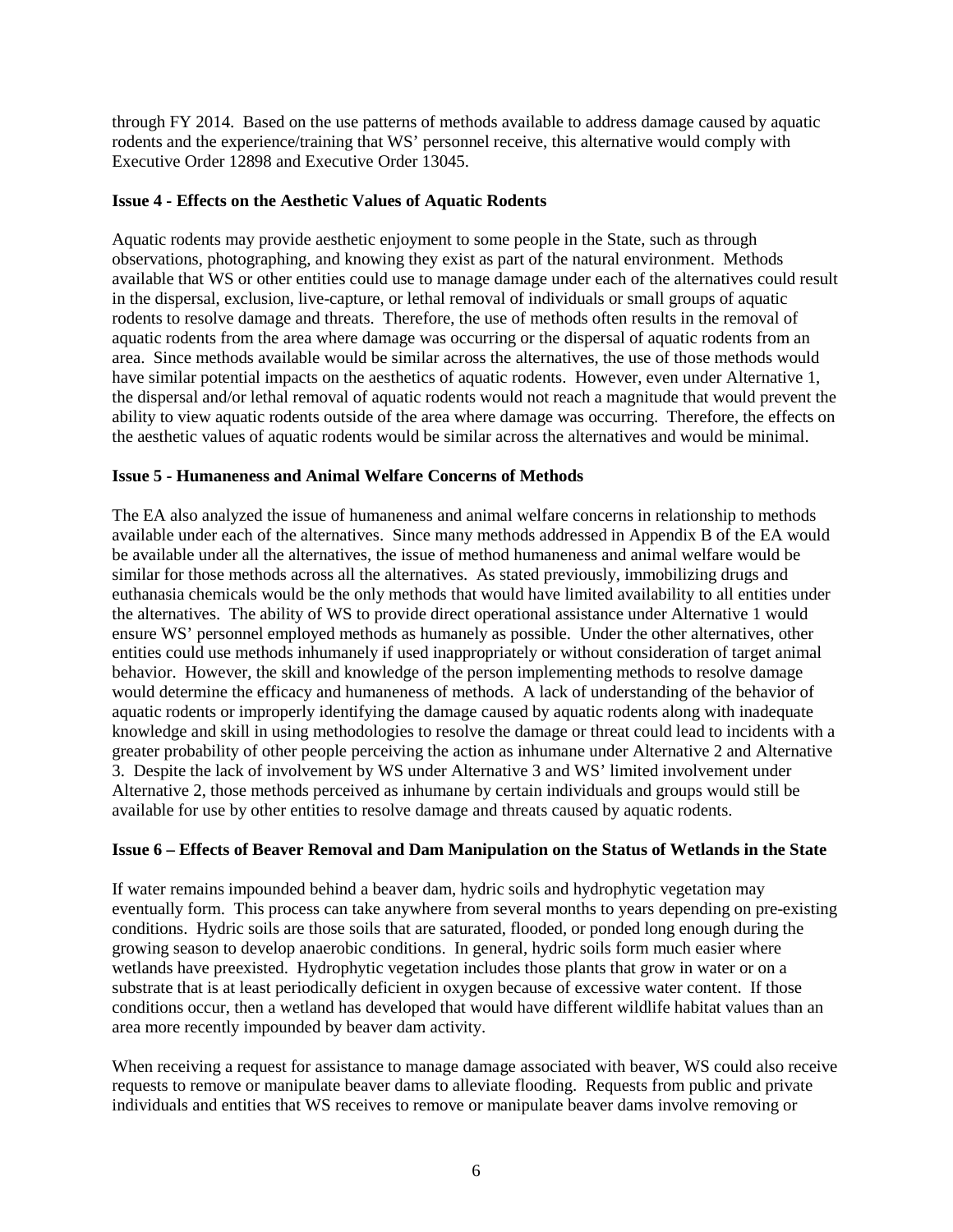breaching beaver dams to return an area back to its pre-existing condition. Under Alternative 1, WS could manipulate water levels associated with water impoundments caused by beaver dams using either dam breaching, dam removal, or the installation of water flow devices, including exclusion devices. WS' personnel receive most requests for assistance associated with beaver dams soon after affected resource owners discover damage.

If the area does not have hydric soils, it usually takes many years for them to develop and a wetland to become established. Upon receiving a request to remove/breach beaver dams, WS' personnel would visually inspect the dam and the associated water impoundment to determine if characteristics exist at the site that would meet the definition of a wetland under section 404 of the Clean Water Act. If wetland conditions were present at the site, WS' employees would notify the entities requesting assistance from WS that a permit might be required to remove/breach the dam. WS' employees would recommend the property owner or manager seek guidance from the Alabama Department of Environmental Management and the United States Army Corps of Engineers pursuant to Alabama State Law and the Clean Water Act. Entities experiencing threats or damage due to flooding could manipulate water levels associated with beaver dams in the absence of WS' assistance. Those methods addressed in the EA would be available to other entities to breach or remove dams, including explosives and water flow devices.

# **CUMULATIVE IMPACTS OF THE PROPOSED ACTION**

No significant cumulative environmental impacts are expected from any of the three alternatives, including Alternative 1. Under Alternative 1, the lethal removal of aquatic rodents by WS would not have significant impacts on the statewide population of aquatic rodents when known sources of mortality are considered. No risk to public safety is expected when activities are provided under Alternative 1 and Alternative 2 since only trained and experienced personnel would conduct and/or recommend damage management activities. There could be a slight increased risk to public safety when persons who reject assistance and recommendations made by WS and conduct their own activities under Alternative 2, and when no assistance is provided under Alternative 3. However, under all of the alternatives, those risks would not be to the point that the impacts would be significant. The analysis in the EA indicates that an integrated methods approach to managing damage and threats caused by aquatic rodents would not result in significant cumulative adverse effects on the quality of the human environment.

# **DECISION AND RATIONALE**

I have carefully reviewed the final EA prepared to meet the need for action. I find the proposed action/no action alternative (Alternative 1) to be environmentally acceptable, addressing the issues and needs while balancing the environmental concerns of management agencies, landowners, advocacy groups, and the public. The analyses in the EA adequately address the identified issues, which reasonably confirm that no significant impact, individually or cumulatively, to animal populations or the quality of the human environment are likely to occur from implementation of Alternative 1, nor does implementation of Alternative 1 constitute a major federal action. Therefore, the analysis in the EA does not warrant the completion of an Environmental Impact Statement.

Based on the analyses in the EA, selecting Alternative 1 would best address the issues identified in Chapter 2 of the EA and applying the associated standard operating procedures discussed in Chapter 3 of the EA. Alternative 1 successfully addresses (1) managing damage using a combination of the most effective methods and does not adversely impact the environment, property, human health and safety, target species, and/or non-target species, including threatened or endangered species; (2) it offers the greatest chance of maximizing effectiveness and benefits to resource owners and managers; (3) it presents the greatest chance of maximizing net benefits while minimizing adverse impacts to public health and safety; and (4) it offers a balanced approach to the issues of humaneness, animal welfare, and aesthetics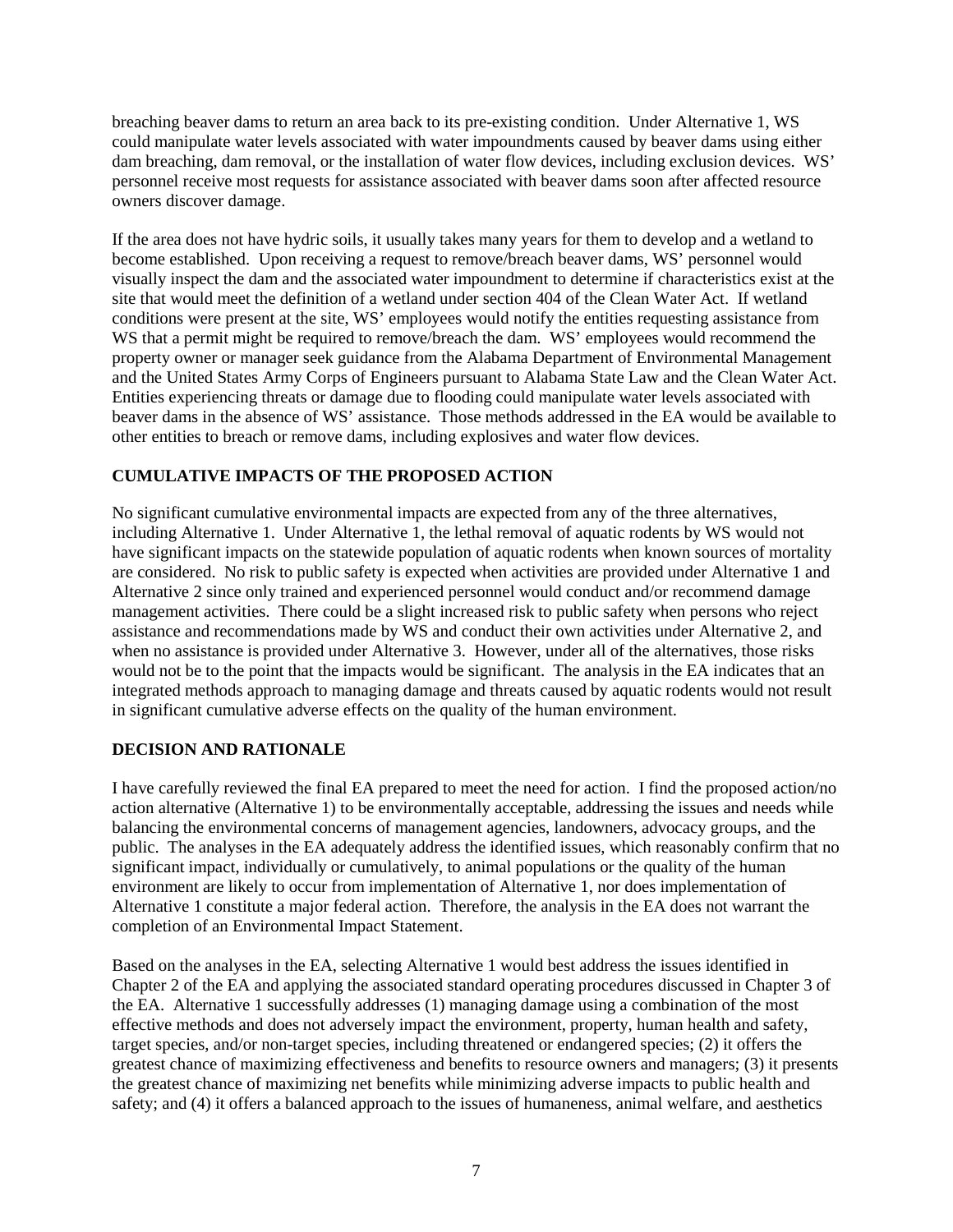when all facets of those issues are considered. Changes that broaden the scope of damage management activities in the State, changes that affect the natural or human environment, or changes from the issuance of new environmental regulations would trigger further analysis. Therefore, it is my decision to implement Alternative 1 as described in the EA.

# **Finding of No Significant Impact**

Based on the analyses provided in the EA, there are no indications that Alternative 1 would have a significant impact, individually or cumulatively, on the quality of the human environment. I agree with this conclusion and therefore, find that an Environmental Impact Statement should not be prepared. I based this determination on the following factors:

- 1. WS' activities to manage damage in the State under Alternative 1 would not be regional or national in scope.
- 2. Based on the analyses in the EA, the methods available during the implementation of Alternative 1 would not adversely affect human safety based on their use patterns.
- 3. Alternative 1 would not significantly affect unique characteristics such as parklands, prime farmlands, wetlands, wild and scenic areas, or ecologically critical areas. Standard operating procedures discussed in Chapter 3 of the EA and WS' adherence to applicable laws and regulations would further ensure that activities conducted by WS during the implementation of Alternative 1 would not harm the environment.
- 4. The effects on the quality of the human environment from the implementation of Alternative 1 are not highly controversial. Although there is some opposition to managing damage and the methods, this action is not highly controversial in terms of size, nature, or effect.
- 5. Based on the analysis documented in the EA and the accompanying administrative file, the effects on the human environment from the implementation of Alternative 1 would not be significant. The effects associated with implementing Alternative 1 are not highly uncertain and do not involve unique or unknown risks.
- 6. Implementation of Alternative 1 by WS would not establish a precedent for any future action with significant effects.
- 7. The EA did not identify significant cumulative effects associated with implementing Alternative 1. The EA analyzed cumulative effects and concluded that such impacts were not significant for this or other anticipated actions to be implemented or planned within the State of Alabama.
- 8. Implementing Alternative 1 would not affect districts, sites, highways, structures, or objects listed in or eligible for listing in the National Register of Historic Places, nor would implementing Alternative 1 likely cause any loss or destruction of significant scientific, cultural, or historical resources.
- 9. WS has consulted with the United States Fish and Wildlife Service regarding affects to threatened or endangered species in the State and they have concurred with WS' determinations. Based on a review of the draft State Wildlife Action Plan during the development of the EA, WS determined that activities conducted pursuant to Alternative 1 would not likely adversely affect those species of greatest conservation need identified in the Plan or their critical habitats.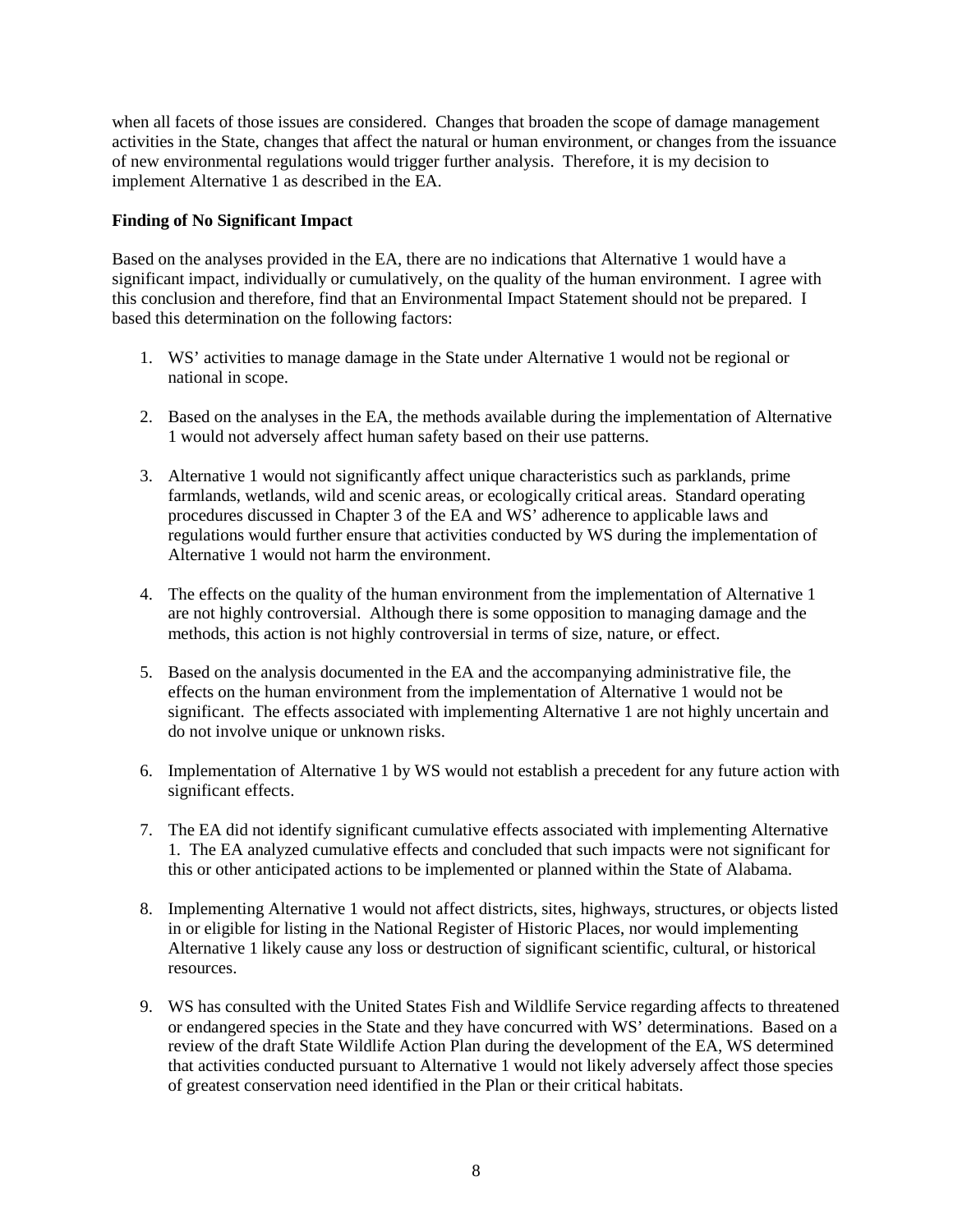10. WS' activities conducted under Alternative 1 would comply with all applicable federal, state, and local laws (see WS Directive 2.210).

The rationale for this decision is based on several considerations. This decision takes into account public comments, social/political and economic concerns, public health and safety, and the best available science. The foremost considerations are that: 1) WS would only conduct activities at the request of landowners/managers, 2) management actions would be consistent with applicable laws, regulations, policies and orders, and 3) the analysis did not identify adverse effects to the environment. As a part of this Decision, the WS program in Alabama would continue to provide effective and practical technical assistance and direct management techniques that reduces damage and threats of damage.

 $\text{BUCKNALL}$   $\rightarrow$   $\frac{0.3792}{0.842 \times 2016 \times 1.07 \times 0.48 \times 0.0600074555}}$  11///2016 JANET Digitally signed by JANET BUCKNALL<br>DN: c=US. o=U S. Gnuemment DN: c=US, o=U.S. Government, .<br>al-Department of Agriculture, cn=JANET<br>Date: 2016.11.07 10:48:30 -05'00' 1000074555<br>Date: 2016.11.07 10:48:30 -05'00' 11000074555 .

Janet L. Bucknall, Director-Eastern Region Date USDA/APHIS/WS Raleigh, North Carolina

# **LITERATURE CITED**

- ADCNR. 2005. Alabama Comprehensive Wildlife Conservation Strategy. Alabama Department of Conservation and Natural Resources, Montgomery, Alabama.
- ADCNR. 2015. Alabama wildlife action plan. Alabama Department of Conservation and Natural Resources, Montgomery, Alabama.
- ADCNR. 2016. Alabama Hunting and Fishing Digest. Alabama Department of Conservation and Natural Resources, Montgomery, Alabama. 76 pp.
- USDA. 2002. Environmental Assessment: Reducing aquatic rodent damage through an integrated wildlife damage management program in the State of Alabama. Auburn University, Alabama. 84 pp.
- USDA. 2016. Environmental Assessment: Aquatic rodent damage management in Alabama. USDA/APHIS/WS, Auburn University, Alabama. 141 pp.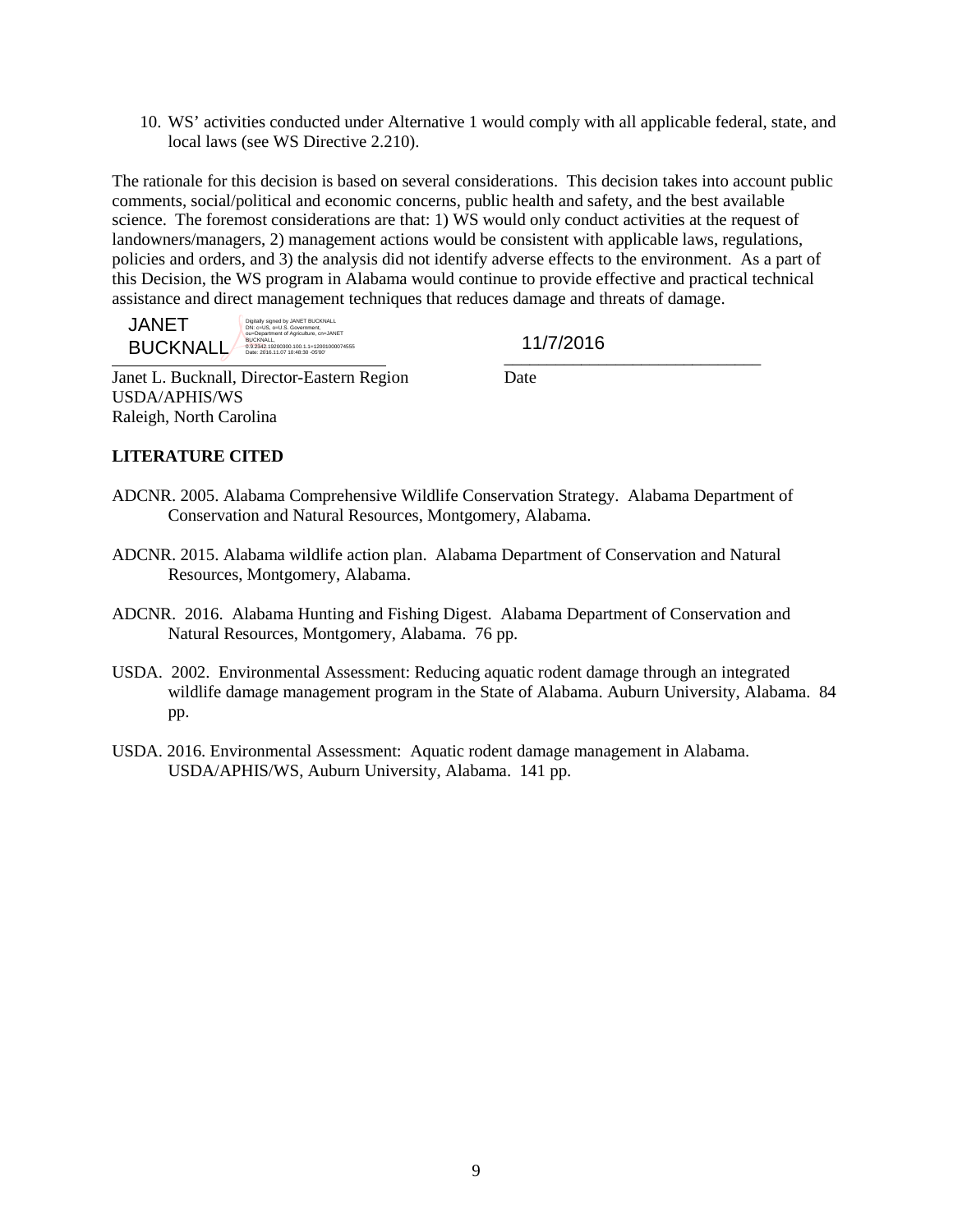# **APPENDIX A**

# **RESPONSES TO COMMENTS ON THE ENVIRONMENTAL ASSESSMENT: AQUATIC RODENT DAMAGE MANAGEMENT IN ALABAMA**

During the public involvement process for the draft EA, WS received two comment responses. WS reviewed the contents of those comments to identify additional issues, alternatives, and/or concerns that the EA did not address. WS summarizes the contents of the substantive comments and provides a response to those comments below.

# **I. COMMENTS ON THE NEED FOR ACTION**

#### **Comment – Beaver are beneficial to the environment.**

**Response:** The EA recognizes and discusses the many benefits associated with beaver and beaver activities (*e*.*g*., see Section 1.2 and Section 4.1 in the EA).

# **II. COMMENTS ON PUBLIC INVOLVEMENT**

#### **Comment – WS sneaks into areas with no notice to anyone.**

**Response:** WS made the EA available to the public for review and comment by a legal notice published in *Montgomery Advertiser* newspaper. WS also made the EA available to the public for review and comment on the APHIS website and on the regulations.gov website. In addition, WS sent a notice of availability directly to agencies, organizations, and individuals with probable interest in managing aquatic rodent damage in the State. WS encourages people to sign-up for notifications through the APHIS Stakeholder Registry. People can access the registry by going to the APHIS website and clicking on the APHIS Stakeholder Registry link on the home page. People can access the APHIS home page and the registry by visiting the website at https://www.aphis.usda.gov/aphis/home/. WS fully considers new issues, concerns, or alternatives the public identifies during the public involvement period.

The WS program only provides assistance after receiving a request for such assistance and only after the entity requesting assistance and WS sign a Memorandum of Understanding, work initiation document, or another similar document. Therefore, the decision-maker for what activities WS conducts is the entity that owns or manages the affected property. The decision-maker has the discretion to involve others as to what occurs or does not occur on property they own or manage. Therefore, in the case of an individual property owner or manager, the involvement of others and to what degree others were involved in the decision-making process would be a decision made by that individual. Section 3.1 in the EA discusses the decision-making process associated with communities, private property owners, and public property managers.

# **III. COMMENTS RELATING TO AN ISSUE**

#### **Comment – WS uses lethal methods just for the money.**

**Response:** As discussed in the EA, funding for WS' activities could occur from federal appropriations, through state funding, and through cooperative funding. Cooperative service agreements with individual property owners or managers could also fund WS' activities. WS receives a minimal federal appropriation for the maintenance of a WS program in Alabama. The remainder of the WS program would mostly be fee-based. WS would provide technical assistance to requesters as part of the federally funded activities; however, the majority of funding to conduct direct operational assistance in which WS'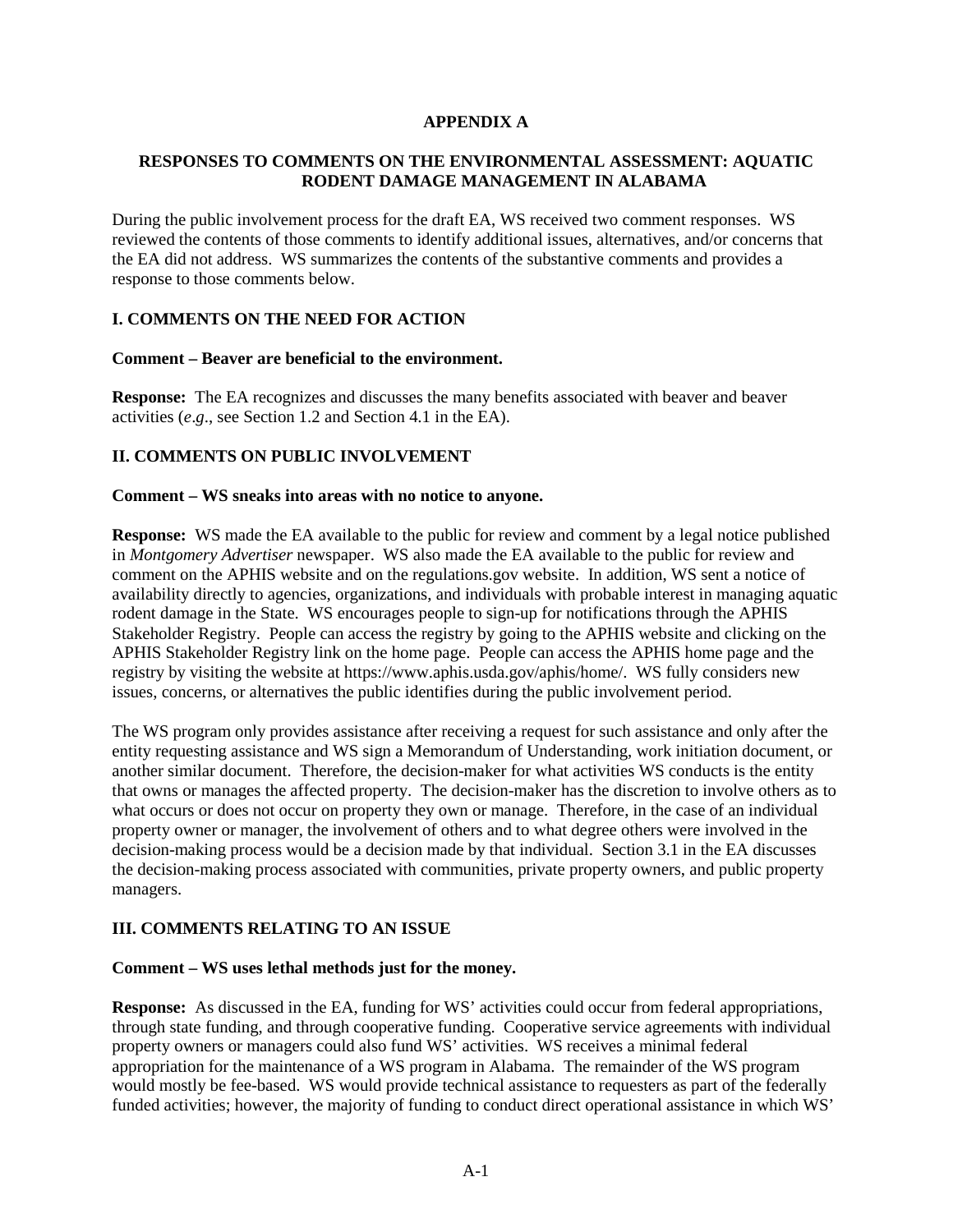employees perform damage management activities associated with aquatic rodents would occur through cooperative service agreements between the requester and WS. Therefore, assistance to manage damage that aquatic rodents cause would mostly be fee-based and the activities that WS' personnel provide would be the basis for funding, not whether WS' employees use non-lethal or lethal methods. If the WS program provided assistance using only non-lethal methods, the program would continue to be mostly fee-based.

# **IV. COMMENTS RELATING TO AN ALTERNATIVE**

# **Comment – Commenter opposes the use of lethal methods. WS should stop using lethal methods.**

**Response:** As stated throughout the EA, WS would only provide assistance after receiving a request for such assistance and would only employ those methods that the requesters agree with. Therefore, those people requesting assistance from WS may prefer and request that WS use lethal methods to remove aquatic rodents causing damage or posing a threat of damage. In addition, the standard WS Decision Model (Slate et al. 1992; see WS Directive 2.201) would be the site-specific procedure for individual actions that WS could conduct in the State (see Chapter 3 of the EA for a description of the Decision Model and its application). Decisions made using the model would be in accordance with SOPs described in the EA and WS' directives, as well as relevant laws and regulations. Using the Decision Model and based on site visits or reported information, WS would consider several factors before selecting or recommending methods and techniques. However, WS would give preference to non-lethal methods when formulating a management strategy using the WS Decision Model pursuant to WS Directive 2.101. When the person requesting assistance determined the death of animal was necessary, the goal of WS would be to use methods in the most humane way possible that minimizes the stress and pain to the animal.

# **Comment – WS only uses lethal methods and wants to kill all wildlife.**

**Response:** The WS Decision Model would be the implementing mechanism for a damage management program under applicable alternatives that personnel adapt to an individual damage situation. When WS receives a request for direct operational assistance, WS would conduct site visits to assess the damage or threats, would identify the cause of the damage, and would apply the Decision Model described by Slate et al. (1992) and WS Directive 2.201 to determine the appropriate methods to resolve or prevent damage. Discussion of the Decision Model and WS' use of the Model occurs in Section 3.1 of the EA. In addition, WS would give preference to non-lethal methods when practical and effective (see WS Directive 2.101). Appendix B in the EA discusses many non-lethal methods that WS' personnel could recommend or employ to resolve damage under the applicable alternatives. The WS program does not attempt to eradicate any species of native wildlife in the State. WS operates in accordance with federal and state laws and regulations enacted to ensure species viability.

# **Comment – WS should only use humane methods to resolve damage. Methods are barbaric and inhumane.**

**Response:** As discussed previously, the WS Decision Model would be the implementing mechanism that WS' personnel adapt to an individual damage situation. When WS receives a request for direct operational assistance, WS would conduct site visits to assess the damage or threat, would identify the cause of the damage, and would apply the Decision Model to determine the appropriate methods to resolve or prevent damage (see Section 3.1 of the EA). Pursuant to WS Directive 2.101, WS' personnel would give preference to non-lethal methods when those methods would be practical and effective at reducing damage. Appendix B in the EA discusses many non-lethal methods that WS' personnel could recommend or employ to resolve damage.